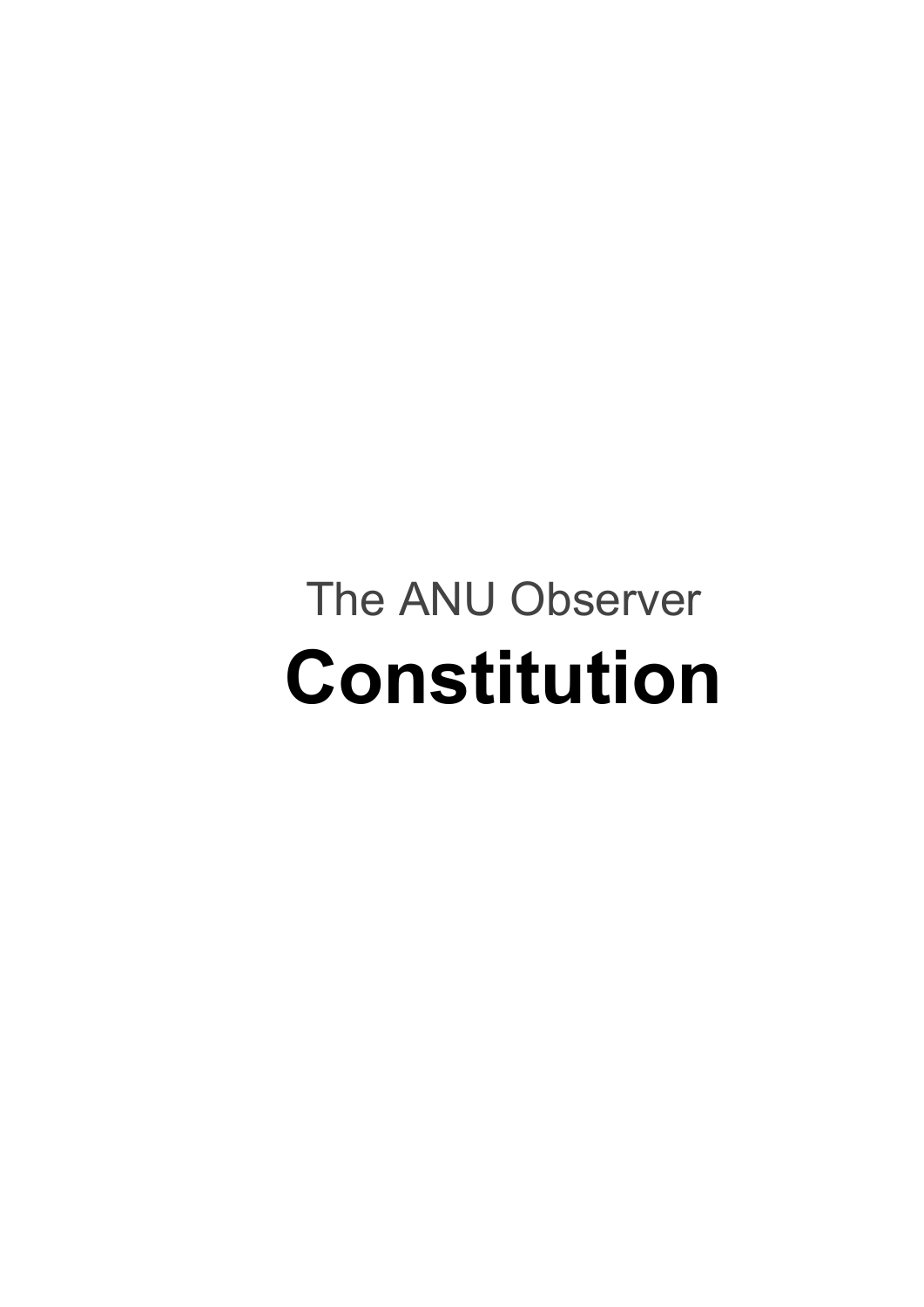# Contents

| 1 <sup>1</sup> |  |  |  |
|----------------|--|--|--|
| 1.1.           |  |  |  |
| 1.2.           |  |  |  |
| 1.3.           |  |  |  |
| 1.4.           |  |  |  |
| 1.5.           |  |  |  |
| 1.6.           |  |  |  |
|                |  |  |  |
| 2.3.           |  |  |  |
|                |  |  |  |
| 3.1.           |  |  |  |
| 3.2.           |  |  |  |
|                |  |  |  |
| 4.1.           |  |  |  |
| 4.2.           |  |  |  |
|                |  |  |  |
| 5.1.           |  |  |  |
| 5.2.           |  |  |  |
|                |  |  |  |
| 6.1.           |  |  |  |
| 6.2.           |  |  |  |
| 6.3.           |  |  |  |
| 6.4.           |  |  |  |
| 6.5.           |  |  |  |
| 7 <sub>1</sub> |  |  |  |
| 8.             |  |  |  |
| 9.             |  |  |  |
|                |  |  |  |
|                |  |  |  |
|                |  |  |  |
|                |  |  |  |
|                |  |  |  |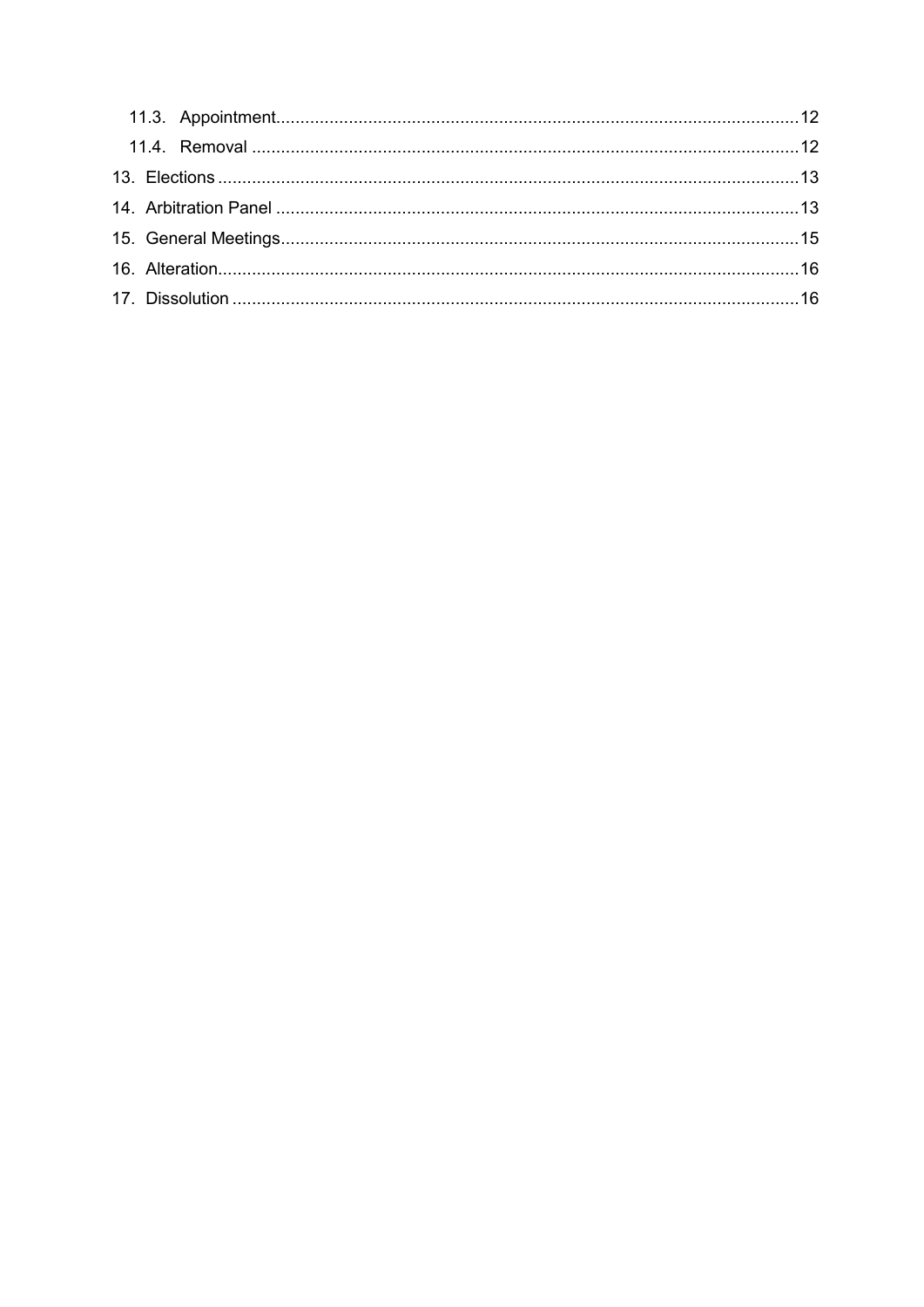# <span id="page-3-1"></span><span id="page-3-0"></span>**1. General**

## 1.1. Definitions

For the purposes of this Constitution, the following interpretations apply:

- **Observer** means The ANU Observer Incorporated, the body governed by this document.
- **The Association** refers to The ANU Observer.
- **ANU** means the Australian National University.
- **ANU Council** means the governing body of the Australian National University.
- **ANUSA** means the ANU Students' Association Incorporated.
- **Academic Year** means the period between the first day of Semester 1 and the last day of Semester 2.
- **Act** means the Associations Incorporation Act 1991 (ACT).
- **Board** means the governing Board of The ANU Observer as described by this Constitution.
- **Board Member** means a member of the Board.
- **Chair** means the Chair of the Board.
- **College** means an ANU College established or varied by the University Board, which, at the date of the making of this Constitution, includes: (a) ANU College of Arts and Social Sciences;
	- (b) ANU College of Asia and the Pacific;
	- (c) ANU College of Business and Economics;
	- (d) ANU College of Engineering and Computer Science;
	- (e) ANU College of Law;
	- (f) ANU College of Health & Medicine; and,
	- (g) ANU College of Science
- **Editor** means an elected official responsible for the management and publication of news.
- **Elected Official** means an individual elected to a role in Observer.
- **Electoral Regulations** means the regulations created under this Constitution describing the required conduct and proceedings of elections.
- **Executive** means a member of an Executive Committee other than the Editorial Committee.
- **Executive Committee** means the committee managing one of the Teams in Observer.
- **Financial Year** means the annual period beginning on the 1st of December and ending on the 30th of November
- **Member**, or **member** means any person holding membership in The ANU Observer as defined by this Constitution.
- **PARSA** means the Postgraduate and Research Students' Association Incorporated.
- **Procedure** means a document containing policies described by and created according to this Constitution.
- Policy means a document containing policies described by and created according to this Constitution.
- **Published content** means any written, video, audio, image, or other work created and distributed by Observer to fulfil the objects of Observer, which can reasonably be reviewed before publication.
- **Regulation** means any regulation made under the *Associations Incorporation Act 1991* (ACT).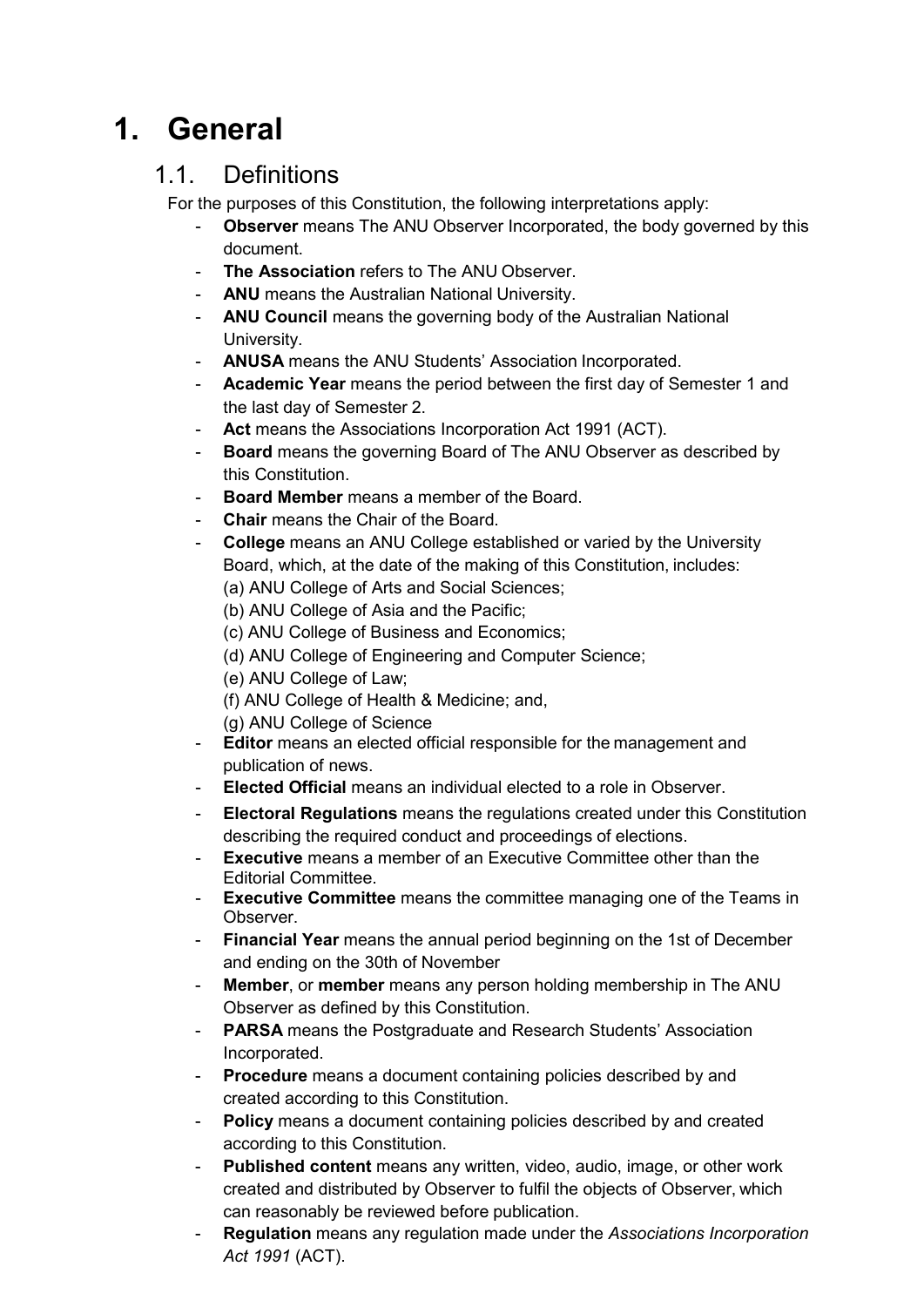- **Special Resolution** means a resolution made under section 39 of the Act, and includes a motion to amend this Constitution in accordance with section 13 ("Alteration of the Constitution").
- **Standing Orders** means a policy created under this Constitution describing the required conduct and proceedings at meetings.
- **Student** means a person enrolled in a unit or program of study for a degree or any other award of the Australian National University.
- **Teaching Day** means any weekday that falls during the Academic Year, excluding teaching breaks and public holidays.
- **Team** means one of the administrative divisions of Observer devoted to a specific aspect of its operation.
- **University**, or **the University,** means The Australian National University.
- Time referenced in this Constitution occurs in the time zone occupied by the Australian Capital Territory.

## <span id="page-4-0"></span>1.2. Interpretation

- 1.2.1. Power to interpret this Constitution, the Regulations, and any Policies resides with the Secretary.
- 1.2.2. The Secretary's interpretation may be overruled by a majority voteof the Arbitration Panel.
- 1.2.3. These interpretations may both be overruled by a majority vote at a General Meeting.

#### <span id="page-4-1"></span>1.3. Name

The name of the organisation to which this Constitution applies is "The ANU Observer Incorporated".

## <span id="page-4-2"></span>1.4. Objects

The objects of Observer are:

- 1.4.1. To provide information that is in the interest of ANU students, staff and alumni.
- 1.4.2. To report news that is accurate, timely, relevant, fair, and in all other ways high quality and ethical journalism.
- 1.4.3. To inform and improve the quality of the student conversation at ANU.
- 1.4.4. To create an environment where students can learn journalism through direct experience.

## <span id="page-4-3"></span>1.5. Books

- 1.5.1. Subject to the provisions of the Act, the Regulations and the provisions of this Constitution, the Chair shall keep in their custody or under their control all records, books and other documents relating to Observer.
- 1.5.2. The records, books and other documents of the Association shall be open to inspection by the members at a place confirmed beforehand with the Chair at any reasonable hour.

## <span id="page-4-4"></span>1.6. Common Seal

The common seal of Observer shall be kept by the Chair. It shall be affixed by authority of the Board, and any two members shall sign below the seal.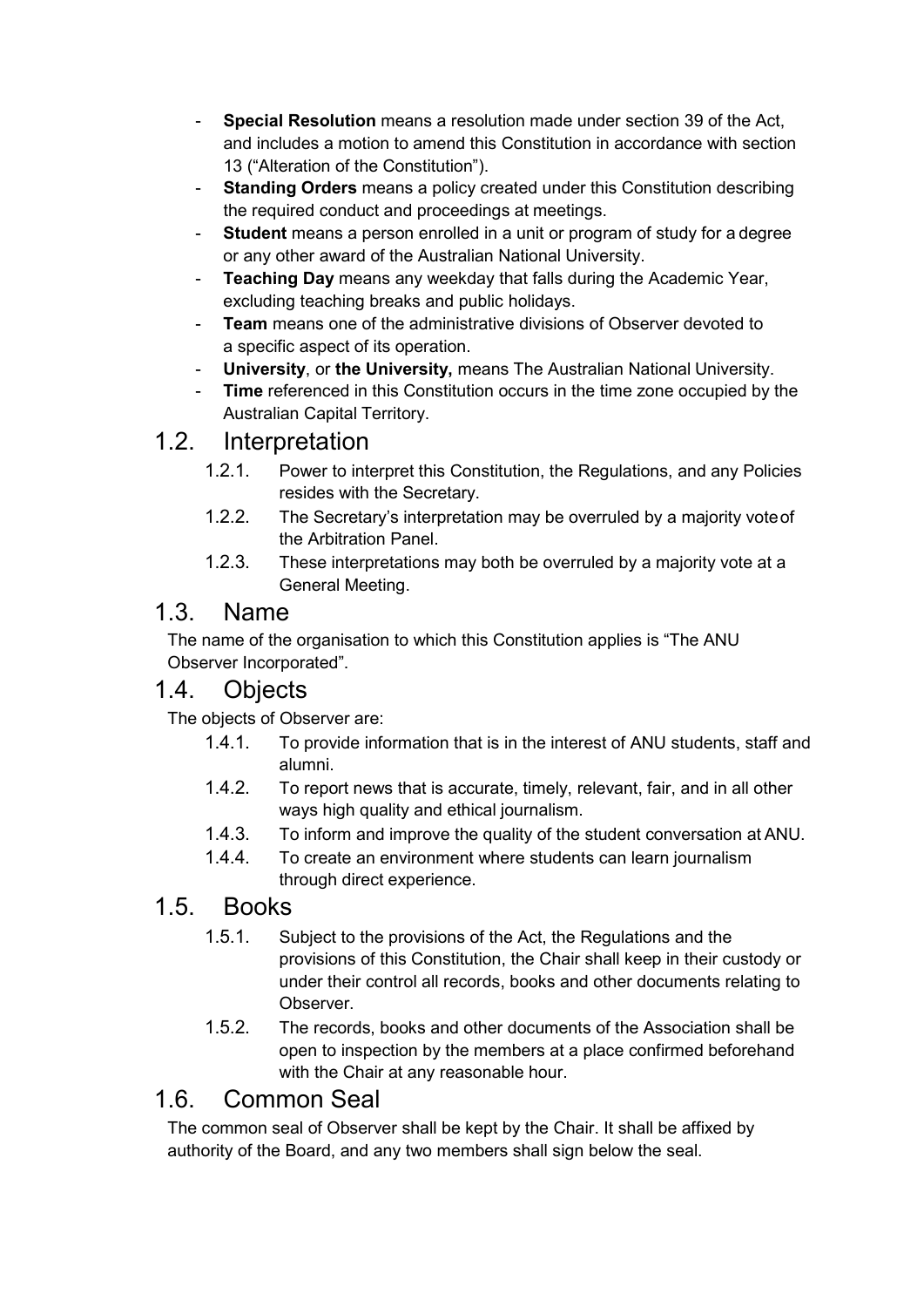# <span id="page-5-0"></span>**2. Membership**

## 2.1. Ordinary Members

#### 2.1.1. Any person who:

- a) Is a student of the University; and,
- b) Has not notified the Secretary in writing that they do not wish to be a member,

Is an ordinary member of the Association.

## 2.2. Honorary Life Members

- 2.2.1. The Board may appoint any individual to be an Honorary Life Member of Observer.
- 2.2.2. Honorary Life Members are granted all rights accorded to regular members, with the exception that:
	- a) Honorary Life Members may not contest elections.
- 2.2.3. An individual may refuse honorary life membership by stating their refusal in writing to the Chair.

## <span id="page-5-1"></span>2.3. Discipline

2.3.1. There are no provisions in this Constitution for the disciplining of ordinary members.

# <span id="page-5-3"></span><span id="page-5-2"></span>**3. Regulations**

## 3.1. Alteration

- 3.1.1. Observer may from time to time make Regulations under, and not inconsistent with, this Constitution, to govern the operation of particular aspects of Observer's affairs.
- 3.1.2. Regulations may be created, modified or removed by a majority vote of Members at a General Meeting.

# <span id="page-5-4"></span>3.2. Application

- 3.2.1. Regulations govern the activities and affairs of the Association, as well as the behaviour and actions of Officers in the conduct of their duties as Officers and in all other actions relating to the Association.
- 3.2.2. Officers must complete their duties in accordance with regulations to the best of their ability, and with full intent to do so.

# 3.3. Mandatory Regulations

- 3.3.1. The following Regulations must exist:
	- a) Electoral Regulations, which detail the process of election for Elected Officials and Board members.
	- b) Financial Regulations, which dictate procedures surrounding the allocation and expenditure of monies.
	- c) Team Regulations, which set out the Teams that currently exist in the Association and their responsibilities.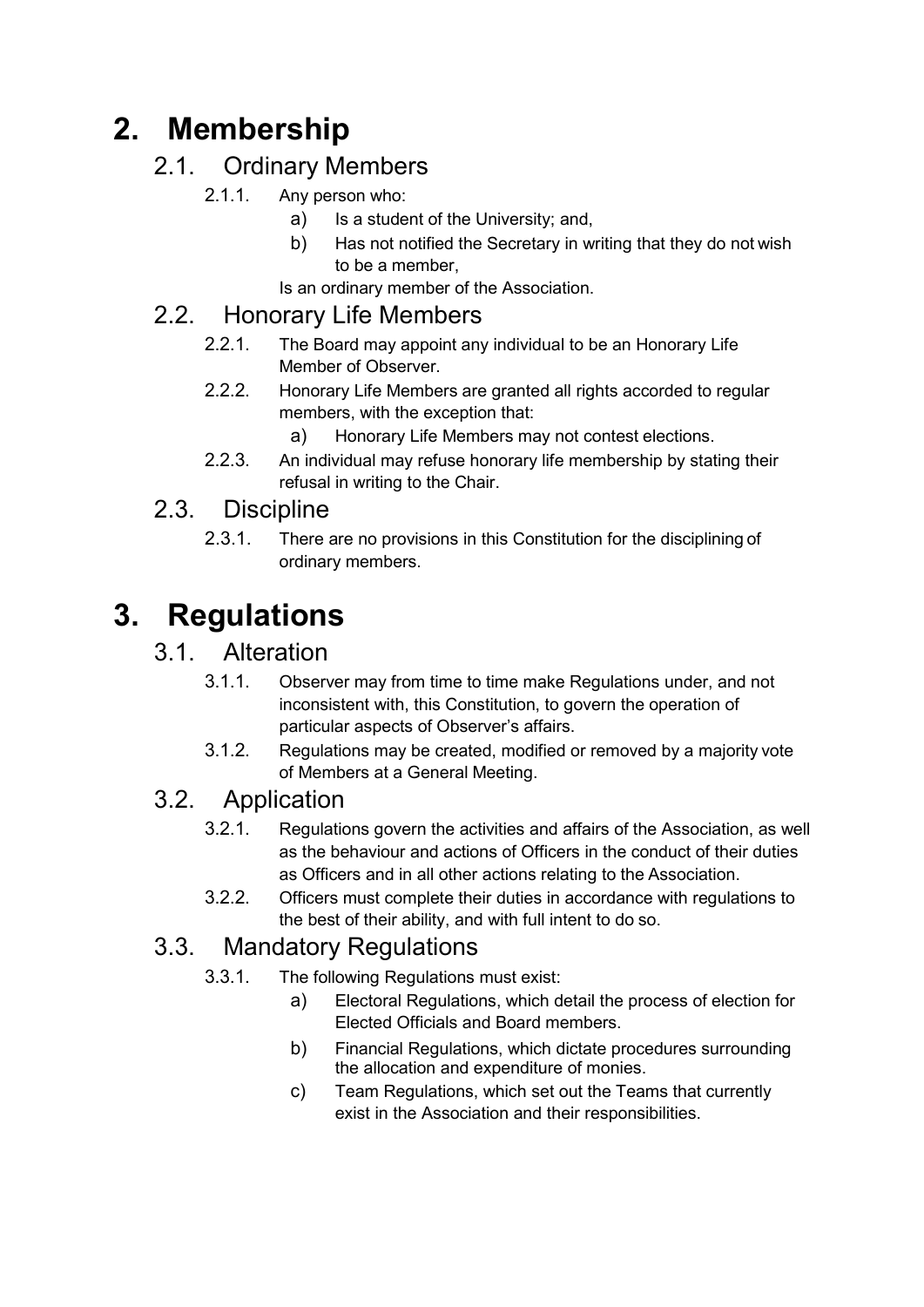# <span id="page-6-1"></span><span id="page-6-0"></span>**4. Policies**

#### 4.1. Alteration

- 4.1.1. Observer may from time to time make policies under, and not inconsistent with, this Constitution, to govern the operation of particular aspects of Observer's affairs.
- 4.1.2. Policies may be created, modified or removed by a majority vote of the Board.

# <span id="page-6-2"></span>4.2. Application

- 4.2.1. Policies govern the activities and affairs of the Association, as well as the behaviour and actions of Officers in the conduct of their duties as Officers and in all other actions relating to the Association.
- 4.2.2. Officers must complete their duties in accordance with policies to the best of their ability, and with full intent to do so.

# 4.3. Mandatory Policies

- 4.3.1. The following policies must exist:
	- a) Standing Orders, for General Meetings and Board meetings;
	- b) Editorial Policy, describing the editorial ethics, priorities and scope of Observer;
	- c) Grievance Policy, describing the nature of and procedures to manage grievances; and
	- d) Officer Policy, describing the offices of Observer, their duties, and their expected conduct.

# <span id="page-6-4"></span><span id="page-6-3"></span>**5. Finance**

#### 5.1. Source

- 5.1.1. Funds of the Observer must be derived from sources determined by the Board, subject to the Act.
- 5.1.2. All money received by Observer must be deposited as soon as practicable and without deduction to the credit of Observer's bank account.
- 5.1.3. Observer must, as soon as practicable after receiving any money, issue an appropriate receipt.

## <span id="page-6-5"></span>5.2. Management

- 5.2.1. The assets and income of Observer shall be applied solely in furtherance of the objects outlined in section 1.4 and no portion shall be distributed directly or indirectly to the members of the Association except as bona fide compensation for services rendered or expenses incurred on behalf of Observer.
- 5.2.2. Subject to this Constitution, any regulation or policy, or any resolution passed by a General Meeting, the funds of Observer may be used for the objects of Observer in the way the Board decides.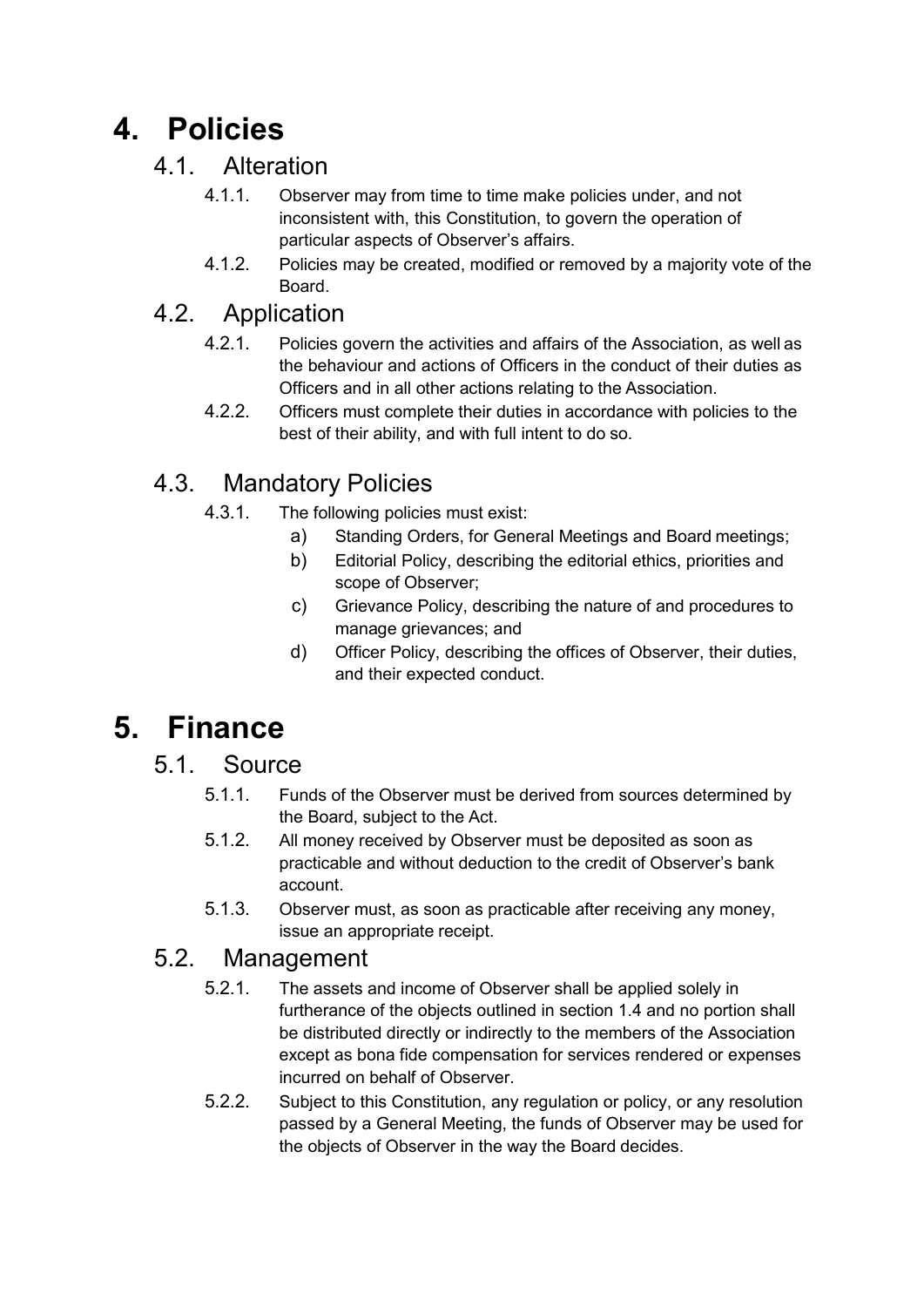- 5.2.3. Withdrawal of monies from any bank account of Observer must be authorised by two (2) members of the Board if that amount should exceed AUD\$100.
- 5.2.4. Any cheques, drafts, bills of exchange, promissory notes and other negotiable instruments must be signed by any two (2) members of the Board.

# <span id="page-7-1"></span><span id="page-7-0"></span>**6. Board**

#### 6.1. Nature

- 6.1.1. The Board is the governing body of Observer.
- 6.1.2. The Board shall be the Committee in accordance with the Act.
- 6.1.3. Subject to this constitution, and policies and regulations of Observer, the Board has the entire management and control of Observer.
	- a) The Board may delegate any of its power, other than the power of delegation, to the Chair, any Officer, the Board or any committee of Observer, for a period of time with any conditions it desires.
- 6.1.4. Unless otherwise provided for in this constitution, the Board makes decisions by majority vote on resolutions by Board members present and voting.

## <span id="page-7-2"></span>6.2. Membership

- 6.2.1. The Board consists of:
	- a) one (1) of the Executives of each team that currently exists, except for the News Team;
	- b) a number of Editors equal to the number of teams that currently exists, except for the News Team; and
	- c) the Secretary.
- 6.2.2. Should any individual hold more than one voting position on Board, that individual will have only one (1) vote on the Board.
- 6.2.3. Should there be more members of the Editorial Committee than there are other teams currently in Observer, the Editorial Committee shall choose from amongst themselves that number to sit on Board in accordance with the Electoral Regulations.
- 6.2.4. Should there be more than one (1) Executive in each team, one (1) Executive will be chosen from amongst that team's Executive committee to sit on the Board in accordance with the Electoral Regulations.

#### <span id="page-7-3"></span>6.3. Removal

- 6.3.1. Any Board member who no longer holds any position through which they became a Board member will also no longer be a member of the Board.
- 6.3.2. The members of Board granted membership by the position of Executive or member of the Editorial Committee may be removed from Board by mechanisms described in the Electoral Regulations.

#### <span id="page-7-4"></span>6.4. Meetings

- 6.4.1. Meetings of the Board may be called by any member of the Board, by informing the Chair.
	- a) In such a case as the Chair cannot be reasonably contacted, or refuses to hold a meeting, any member of the board may call a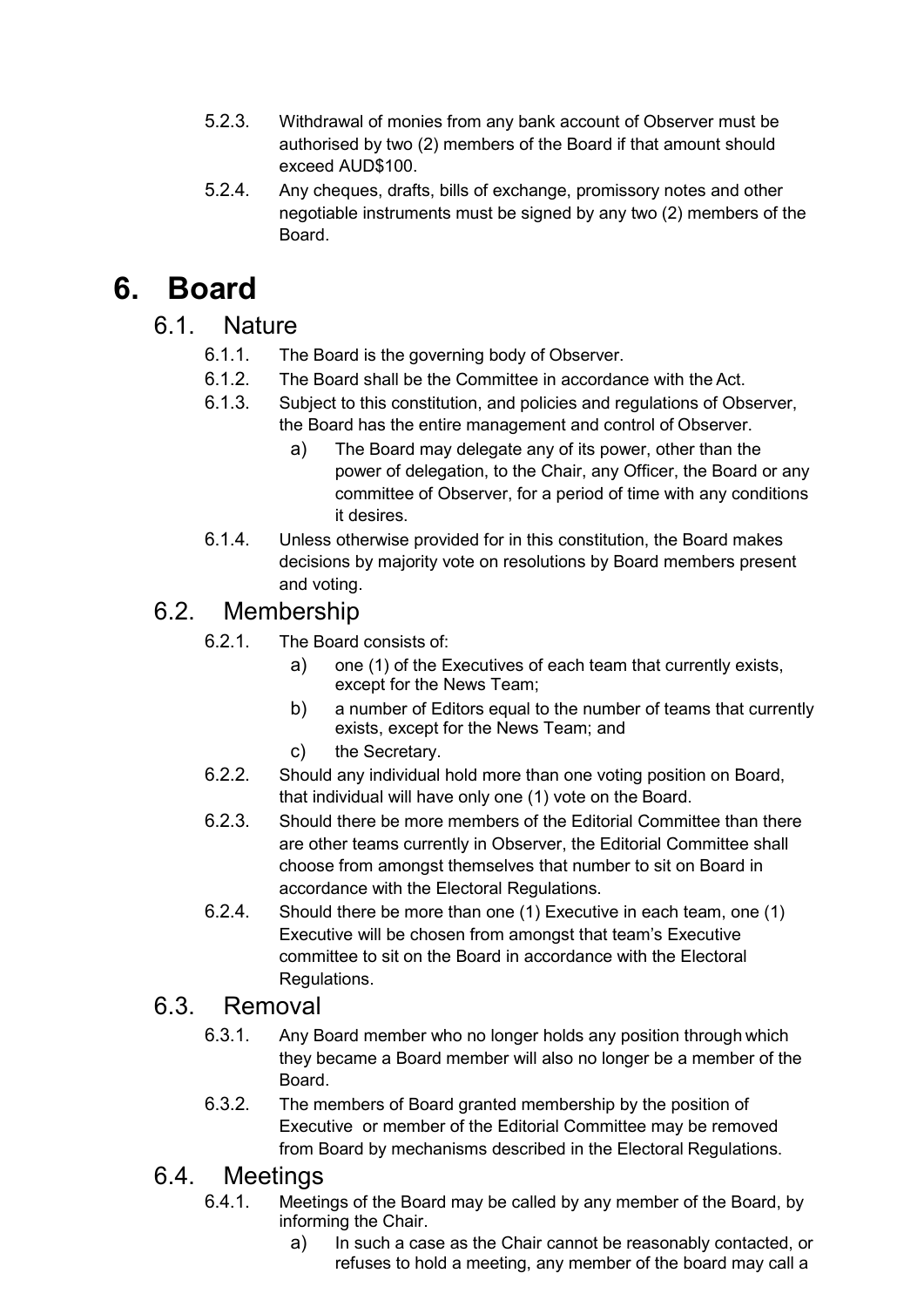meeting.

- 6.4.2. At least seven (7) days' notice must be given for a meeting of the Board.
- 6.4.3. The convening member of the board must take all reasonable measures to notify all members of the board of the time and place of meeting.
- 6.4.4. Quorum for a meeting of the Board is the next whole number above half the total number of members.
- 6.4.5. Should a meeting be called in such a way as would provide obstacle to any member of the board from attending, any member of the board may express dissent and the meeting will not be held.
- 6.4.6. Meetings of the Board are open to all members who may participate as observers.
	- a) The Chair may decide to remove observers at their discretion.
- <span id="page-8-0"></span>6.5. Chair
	- 6.5.1. A Chair of the Board will be appointed by a decision of the Board.
	- 6.5.2. The Chair has a deliberative and a casting vote.
	- 6.5.3. The Chair may be removed from the position of Chair by a decision of the Board.
	- 6.5.4. In the case of the Chair becoming vacant, the Board must at its earliest convenience appoint a new Chair.

# <span id="page-8-1"></span>**7. Editorial Committee**

- 7.1. Nature
	- 7.1.1. The Editorial Committee manages the journalism of Observer and the production of written content. The Editorial Committee manages the News Team.

## 7.2. Membership

7.2.1. The Editorial Committee consists of the Editors.

## 7.3. Duties

- 7.3.1. The Editorial Committee will direct the journalistic and editorial direction of Observer in accordance with the objects described in section 1.4.
- 7.3.2. The Editorial Committee will have power and responsibility to approve all published content of Observer.
	- a) The Editorial Committee may delegate the power to approve any published content to any Officer for a period of time with any conditions it desires.
- 7.3.3. The Editorial Committee will manage and direct those Officers whose role encompasses production of news.
- 7.3.4. The Editorial Committee will maintain the integrity of news publication and be accountable for the published work of Observer.

#### 7.4. Powers

- 7.4.1. The Editorial Committee will have full autonomy in all matters relating to all forms of published content, except in the case that:
	- a) a formal editorial dispute is submitted, at which time the Arbitration Panel may compel the Editorial Committee to act, in accordance with this Constitution;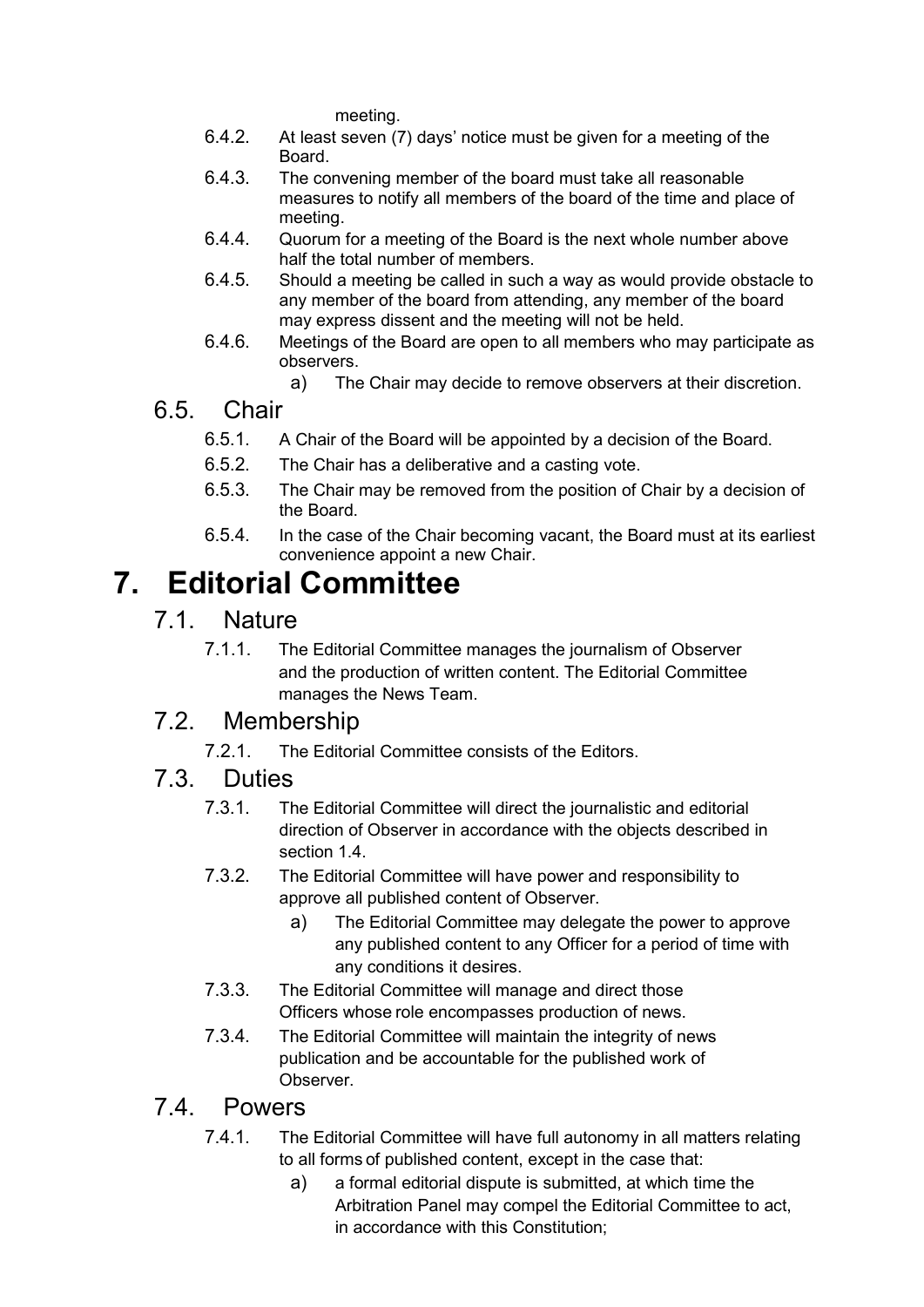- b) the publication in question involves expenditure, in which case the Editorial Committee's action may be overruled by a decision of the Board regarding expenditure; or
- c) the Editorial Committee is compelled by a vote of Members at a **General** Meeting.

## 7.5. Meetings

- 7.5.1. The Editorial Committee will meet no less than once every two (2) weeks during the Academic Year excluding teaching breaks.
- 7.5.2. Meetings of the Editorial Committee may not be attended by any Officer or Executive not permitted by the Editorial Committee.

# <span id="page-9-0"></span>**8. Executive Committees**

#### 8.1. Nature

8.1.1. The various executive committees manage their respective teams which currently exist.

## 8.2. Membership

- 8.2.1. The Executive Committees consist of the Executives of that team, and will be called the Visual Content Executives, Web Executives, Finance Executives or Community Executives as appropriate. The Editorial Committee consists of the Editors.
- 8.2.2. All Executive Committees and Teams that exist shall have at least one (1) Executive except for the Editorial Board which will have at least three (3) Editors.

## 8.3. Duties

8.2.1. Executive Committees manage their respective teams.

#### 8.4. Powers

- 8.4.1. Executive Committees have power to manage their respective teams within the confines of their team's responsibilities.
- 8.4.2. Executive Committees may make standing Procedures, which are internally binding administrative rules for their team, subject to and not inconsistent with the the Constitution, Regulations and Policies of the Association.

## 8.5. Limits on Power

- 8.5.1. All Executive Committee decisions, except for the Editorial Committee's decisions on editorial and journalistic matters and the Visual Content Committee's decisions on journalistic visual content, can be overruled by the Board.
- 8.5.2. All Executive Committees can be compelled to act in a certain way, not inconsistent with this Constitution, by a vote of Members at a General Meeting.
- 8.5.3. Appeals can be made to the Arbitration Panel where the appeal is within the jurisdiction of the Arbitration Panel.

#### 8.6. Name

- 8.6.1. The Executive Committees will be called the Visual Content Committee, Web Committee, Finance Committee and Community **Committee**
- 8.7. Decisions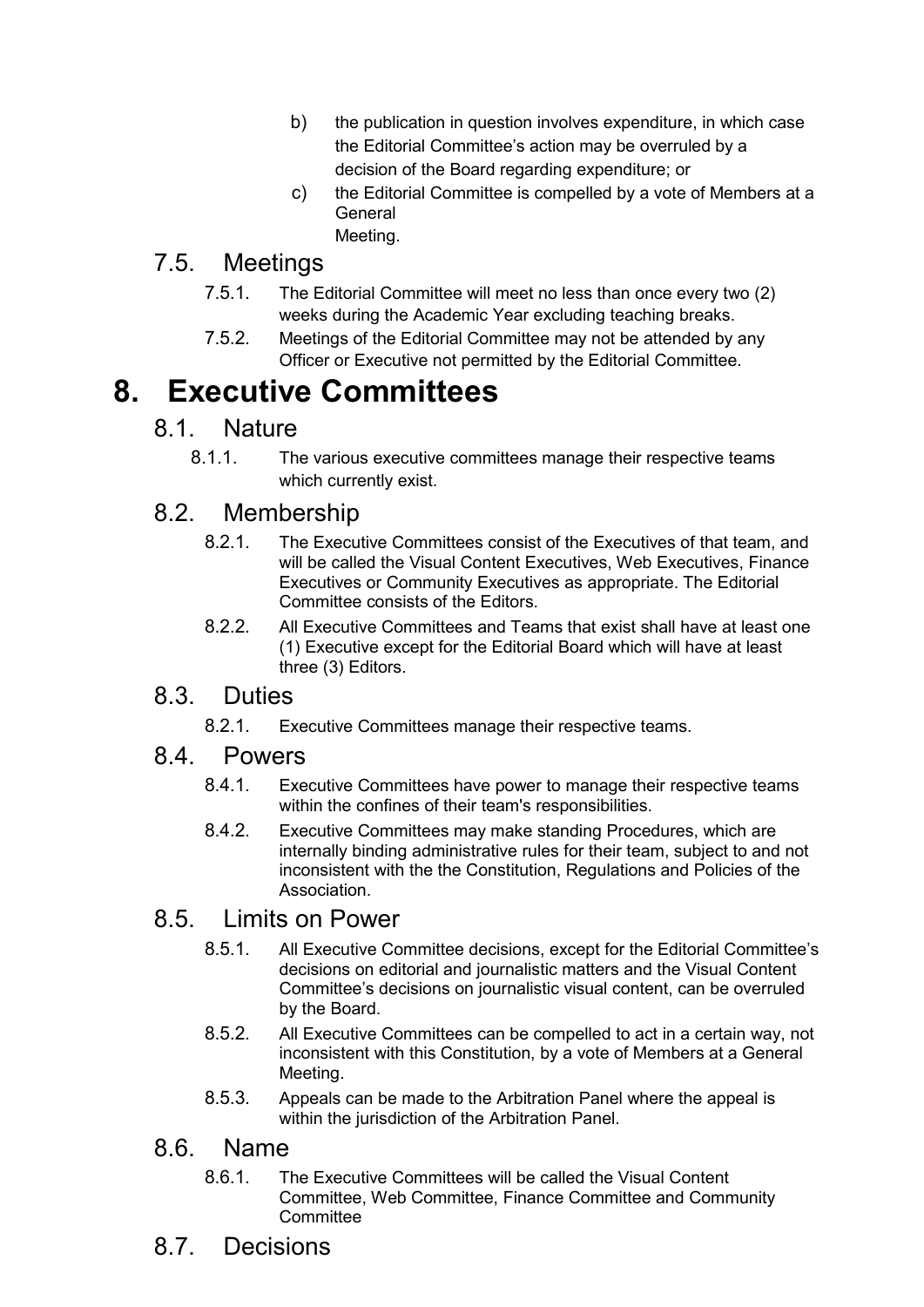8.7.1. Executive Committees make decisions by majority vote.

## 8.8. Editorial Committee

8.8.1. Notwithstanding the provisions in section 8, the special privileges of the Editorial Committee are set out in section 7.

# <span id="page-10-0"></span>**9. Teams**

#### 9.1. Nature

9.1.1. The various teams of Observer are responsible for their respective areas of administration. The details of these roles shall be set out in the Team Regulations.

#### 9.2. Teams in Existence

- 9.2.1. There will always be an Editorial Team
- 9.2.2. There may be a;
	- a) Visual Content Team
	- b) Web Team,
	- c) Finance Team, and
	- d) Community Team.
- 9.2.3 The number of Teams in existence under these provisions may be varied by amendment to the Team Regulations.
- 9.3. Teams are led by their Executive Committee.

# <span id="page-10-1"></span>9.4. Teams may have Officers, as appointed by Council. **10. Elected Officials**

- 10.1. Nature
	- 10.1.1. Elected Officials are Officers of Observer, but are not subject to the standard appointment and removal provisions outlined under section 11.

#### 10.2. Roles

- 10.2.1. The Elected Officials include:
	- a) the Editors, of which there will be no less than three (3);
	- b) no less than one (1) Executive for each Team; and
	- c) the Secretary.
- 10.2.2. Additional Elected Officials may be specified in policies.

#### 10.3. Terms

10.3.1. Elected Officials will hold their positions from 1 Decemberin the year of their election, until 30 November the following year.

#### <span id="page-10-2"></span>10.4. Removal

10.4.1. Elected Officials may be removed by a motion of no confidence, as specified in section 13.5.

#### 10.5. Casual Vacancies

- 10.5.1. Should any Elected Official position become vacant, the position may be filled by a unanimous vote of the Board.
- 10.5.2. If the Board does not fill the position, the position must be filled at the next General Meeting through an election in accordance with the Electoral Regulations.
- 10.6. Duties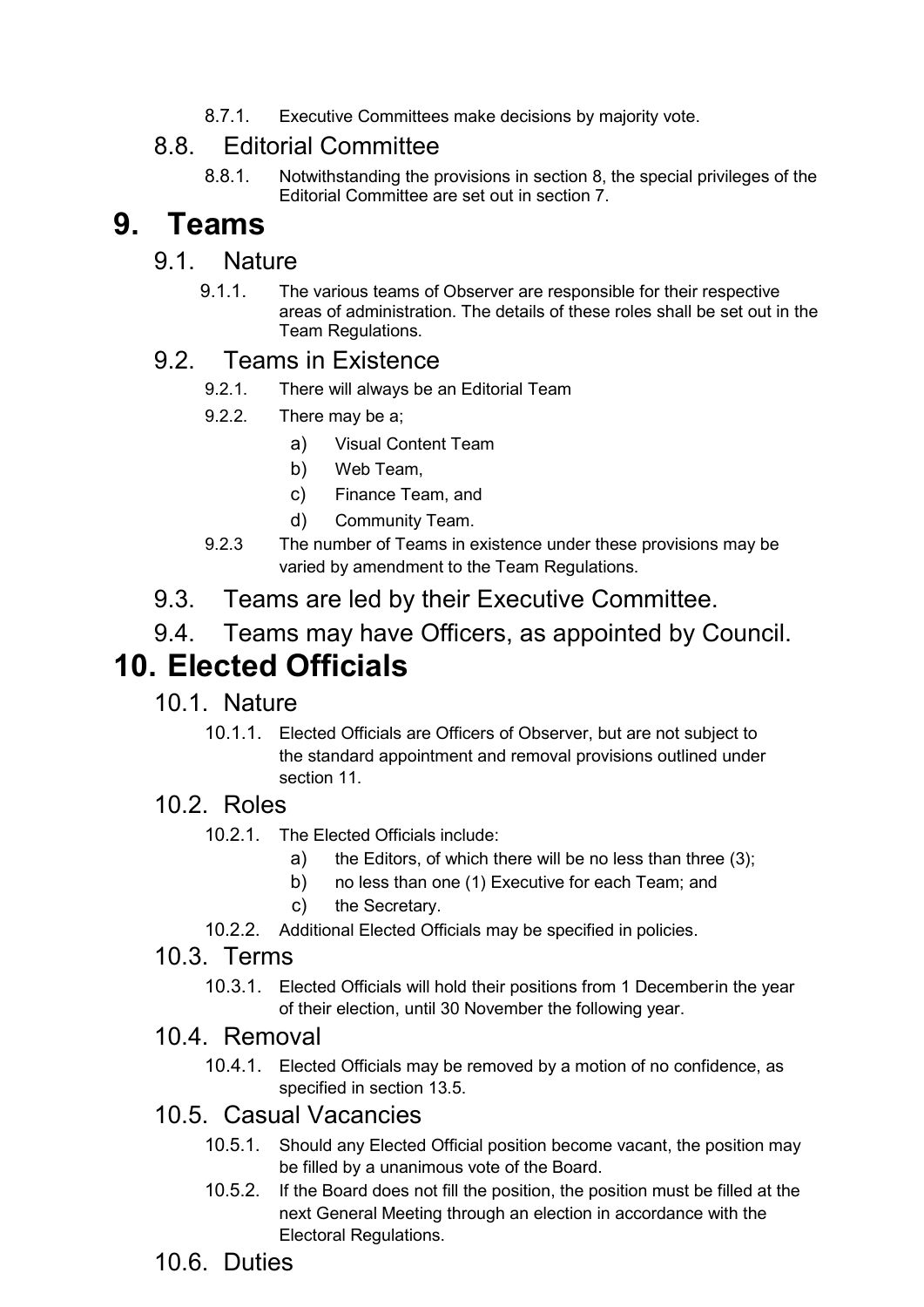10.6.1. Elected Officials must complete their duties as described by this Constitution and any policies, and must conduct themselves in accordance with this Constitution and any policies in the course of their duties.

# <span id="page-11-1"></span><span id="page-11-0"></span>**11. Officers**

#### 11.1. Nature

- 11.1.1. An Officer of the Observer is any person holding any position in Observer, unless otherwise stated in this Constitution or Observer policies.
- 11.1.2 Officers can exist as part of one or more Teams of the Association.

#### <span id="page-11-2"></span>11.2. Duties

- 11.2.1. Officers must complete their duties as described by this Constitution and any Policies, and must conduct themselves in accordance with this Constitution and any Policies in the course of their duties as Officers.
- 11.2.2 In relation to their duties to their Team of Observer, Officers must carry out instructions of their Executive Committee, where that instruction is lawful and not contrary to the Constitution, Regulations or Policy.

#### <span id="page-11-3"></span>11.3. Appointment

- 11.3.1. Officers may be appointed by a decision of the Board.
- 11.3.2. Officers must be members.

#### <span id="page-11-4"></span>11.4. Removal

- 11.4.1. Officers may be removed by a decision of the Board.
- 11.4.2. Officers may resign their position through notice to the Chair of the Board or the Secretary.

# **12. Public Officer**

- 12.1. Nature<br>12.1.1.
	- Unless the Board decides otherwise, the Chair of the Board shall be the Public Officer of the Association.
	- 12.1.2. The Public Officer is an Officer of the Association for the purposes of the Constitution and Regulations.

# 12.2. Duties<br>12.2.1.

- The Public Officer shall, within fourteen (14) days of their appointment, notify the relevant authority in writing of the appointment and supply their full name and address. The Public Officer shall also supply any and all documents required by the relevant authority and perform any other duties as required by the Act and any other relevant legislation.
- 12.2.2. The office of Public Officer becomes vacant if the person holding that office:
	- a) dies;
	- b) becomes an insolvent under administration as defined in the Corporations Act 2001 (Cth)
	- c) becomes of unsound mind;
	- d) resigns their office by writing to the Chair; or
	- e) ceases to be resident in the ACT.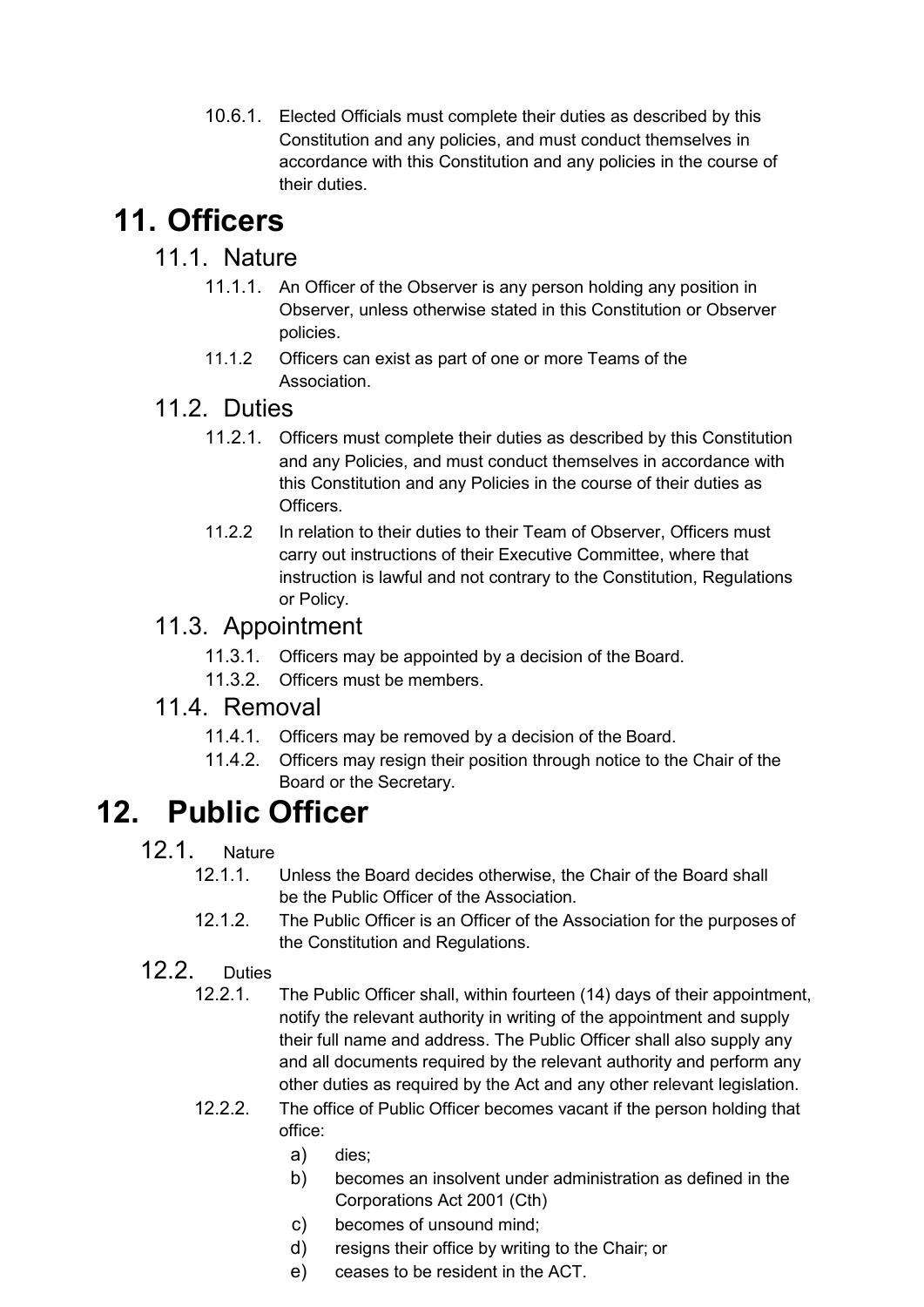12.2.3. If the office of Public Officer becomes vacant, the Board shall appoint another person to fill the vacancy within fourteen (14) days of the vacancy arising.

# <span id="page-12-0"></span>**13. Elections**

## 13.1. Executives

- 13.1.1. There shall be annual elections for the all Elected Official positions in Semester 2 conducted in accordance with the Election Regulations.
- 13.1.2. These elections will be conducted by secret ballot and by a method of preferential voting, the detail of which will be provided in the Electoral Regulations.
- 13.1.3. All members must be afforded reasonable opportunity to vote in elections.
- 13.1.4. The Board will appoint a Returning Officer for the annual elections, who must not be contesting election to any position in Observer.
- 13.1.5. Nominees for Elected Official positions must intend to be students for the entire year in which they will hold the position for which they have nominated.

# <span id="page-12-1"></span>**14. Arbitration Panel**

#### 14.1. Nature

14.1.1. The Arbitration Panel shall be an independent body responsible for making judgements on matters of dispute, interpretation, and honoraria for Observer.

#### 14.2 Duties

- 14.2.1. The Arbitration Panel shall be responsible for delivering responses to disputes submitted to the Panel in the form of
	- a) recommendations;
	- b) interpretations;
	- c) judgements;
	- d) penalties; or
	- e) instructions.
- 14.2.2. The Arbitration Panel shall convene upon the receipt of an application to consider and respond to that application. Applications may include:
	- a) editorial disputes;
	- b) conduct disputes;
	- c) honorarium approval;
	- d) honorarium disputes;
	- e) request for recommendation on any matter; or
	- f) dispute of interpretation of the Constitution or Policies.

#### 14.3. Powers

- 14.3.1. The Arbitration Panel has final power of interpretation over the Constitution and Policies, subject only to a General Meeting.
- 14.3.2. The Arbitration Panel may direct any of the following actions:
	- a) alteration of any published content;
	- b) removal of any published content or any content distributed on Observer channels;
	- c) the publication of a correction;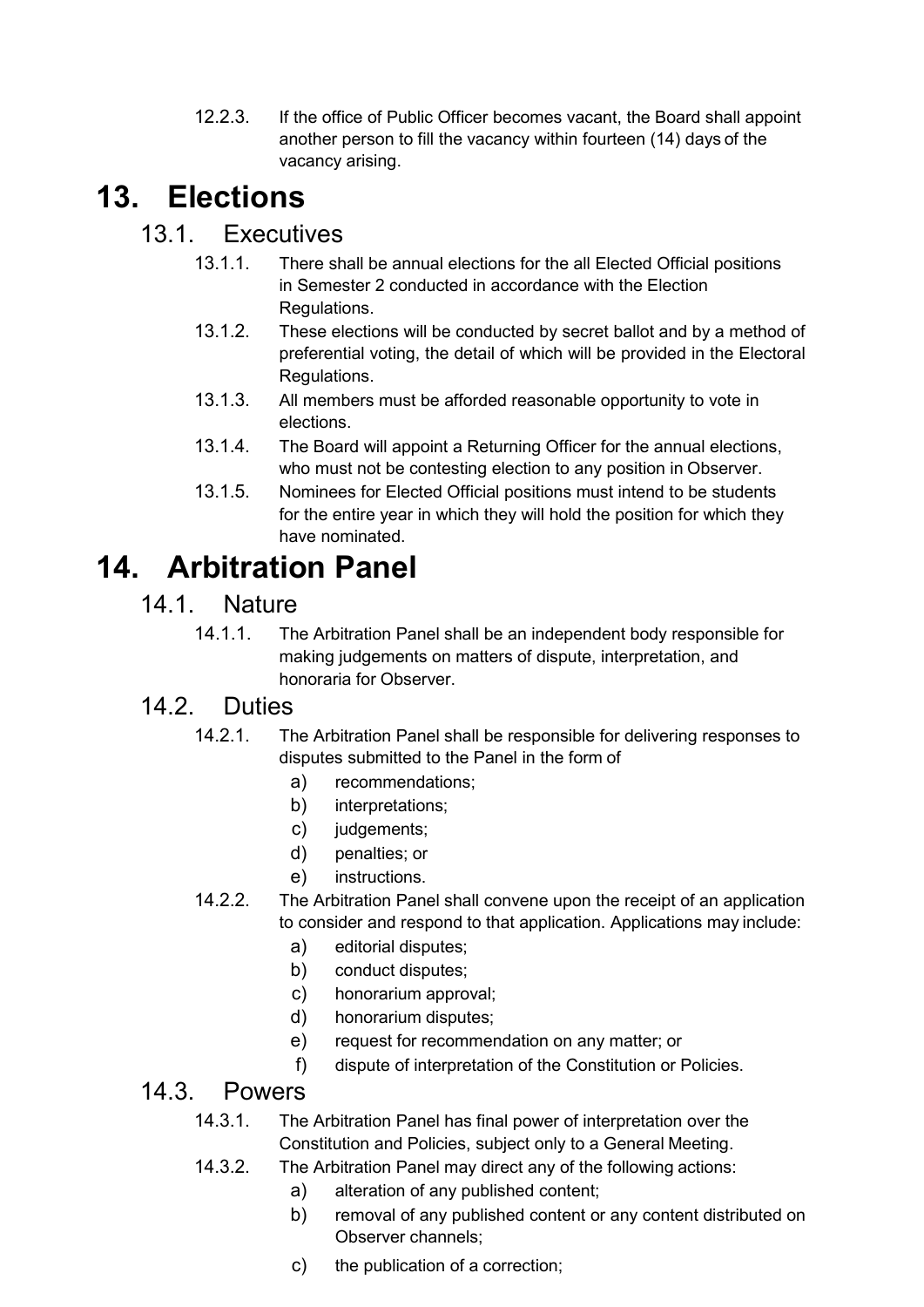- d) the removal of any Officer;
- 14.3.3. The Arbitration Panel may make recommendations to the Board, Editorial Committee, or any other member or body in Observer.
	- a) The Panel may at their discretion require a report or response from the relevant body on their response to the recommendation by a specified time.
- 14.3.4. The Panel may require the publication of their response to an application on any of Observer's communication platforms.
- 14.3.5. The Panel may not deliver any response, investigate, or otherwise act except in response to receipt of an application.
	- a) Any actions taken by the Panel must be within the scope of the application.
- 14.3.6. Applications to the Panel may be submitted by any member of Observer, or by any student.
	- a) The Panel may receive applications from individuals who are not students or members, subject to approval by a decision of Board.

## 14.4. Appointment

- 14.4.1. Arbiters must be appointed by seventy-five per cent (75%), to the nearest whole number, of members present and voting at a General Meeting.
	- a) Appointments to the Panel will be considered individually and in order of nomination.
	- b) Nominations will be received by the Chair in the period between the calling of a General Meeting and the opening of that Meeting.
- 14.4.2. Arbiters shall be appointed for a term of two (2) years from the time of their appointment.
- 14.4.3. There shall be no more than five (5) Arbiters.
- 14.4.4. Should there at any time be less than five (5) Arbiters, the Chair of the Board must advertise vacancies on the Panel before the next General Meeting, and a vote must be held at that Meeting for the appointment of new Arbiters.
- 14.4.5. Arbiters must not be Officers of Observer at the time of their nomination, appointment, or at any time as Arbiter.
	- a) Any Arbiter who at any time is found to have violated this condition will immediately no longer be an arbiter.
- 14.4.6. The Arbitration Panel shall appoint from among itself a Chair, by way of majority vote.
	- a) The Chair of the Arbitration Panel shall be responsible for convening meetings of the Panel and communicating resolutions, recommendations or other messages of the Panel.
	- b) In such a case as the Panel is tied on a vote, the Chair shall have a casting vote.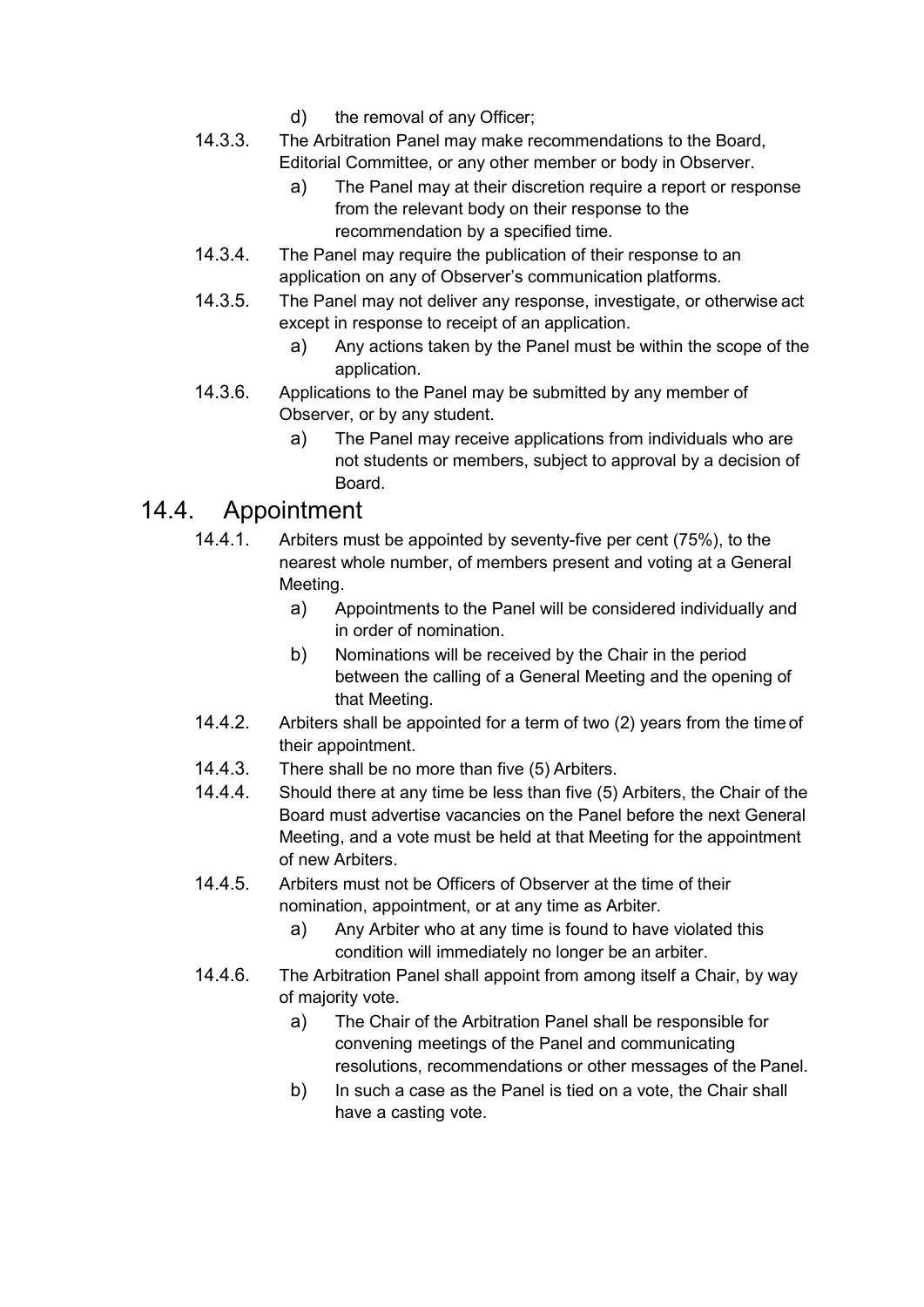## 14.5. Removal

- 14.5.1. Arbiters may resign by submitting a written resignation to the Chair of the Board.
- 14.5.2. Arbiters may be removed by a unanimous vote of all other Arbiters, or a unanimous vote of the Board.
	- a) The Board's removal of an Arbiter may be overturned by the dissent of any Arbiter with the exception of the Arbiter being removed.
	- b) Only one Arbiter can be removed by one vote of Board.
	- c) Board removal of an Arbiter must be communicated to that Arbiter within one (1) day, and takes effect after ten (10) days.

# <span id="page-14-0"></span>**15. General Meetings**

# 15.1. Rights

- 15.1.1. General Meetings of Observer are open to all members and Arbiters.
- 15.1.2. All members are entitled to vote at General Meetings.
- 15.2. General Meetings may be convened at the discretion of the Board.<br>15.2.1. The Board must convene at least one (1) General Meeting o
	- The Board must convene at least one (1) General Meeting each semester.
	- 15.2.2. The Board must convene a General Meeting upon receipt of a petition from at least fifty (50) members.
- 15.3. Quorum for a General Meeting is thirty (30) members.<br>15.4. General Meetings are to be conducted in accordance
- 15.4. General Meetings are to be conducted in accordance with the Standing Orders.
- 15.5. A quorate General Meeting may, subject to this Constitution and Regulations:
	- 15.5.1. By resolution carried by not less than seventy-five percent (75%) of those present and voting, dismiss any elected official of the Association.
		- a) Such a resolution requires at least twenty-one (21) days' notice before the meeting is to be held.
		- b) Votes on resolutions to dismiss Officers should be conducted upon written, anonymous ballots.
	- 15.5.2. As proscribed in Section 14 of this Constitution, pass a Special Resolution to change this Constitution.
	- 15.5.3. As proscribed in Section 15 of this Constitution, pass a motion to dissolve or wind up the Association.
	- 15.5.4. Pass any other resolution permitted under this Constitution or the **Policies**
- $15.6.$  Notice of a General Meeting must be provided to all members at least twentyone (21) days before the meeting is to be held in the forms listed at 13.6.1.
	- 15.6.1. The details of the meeting are to be displayed:
		- a) On the website of the Association;
		- b) On appropriate social media channels of the Association; and